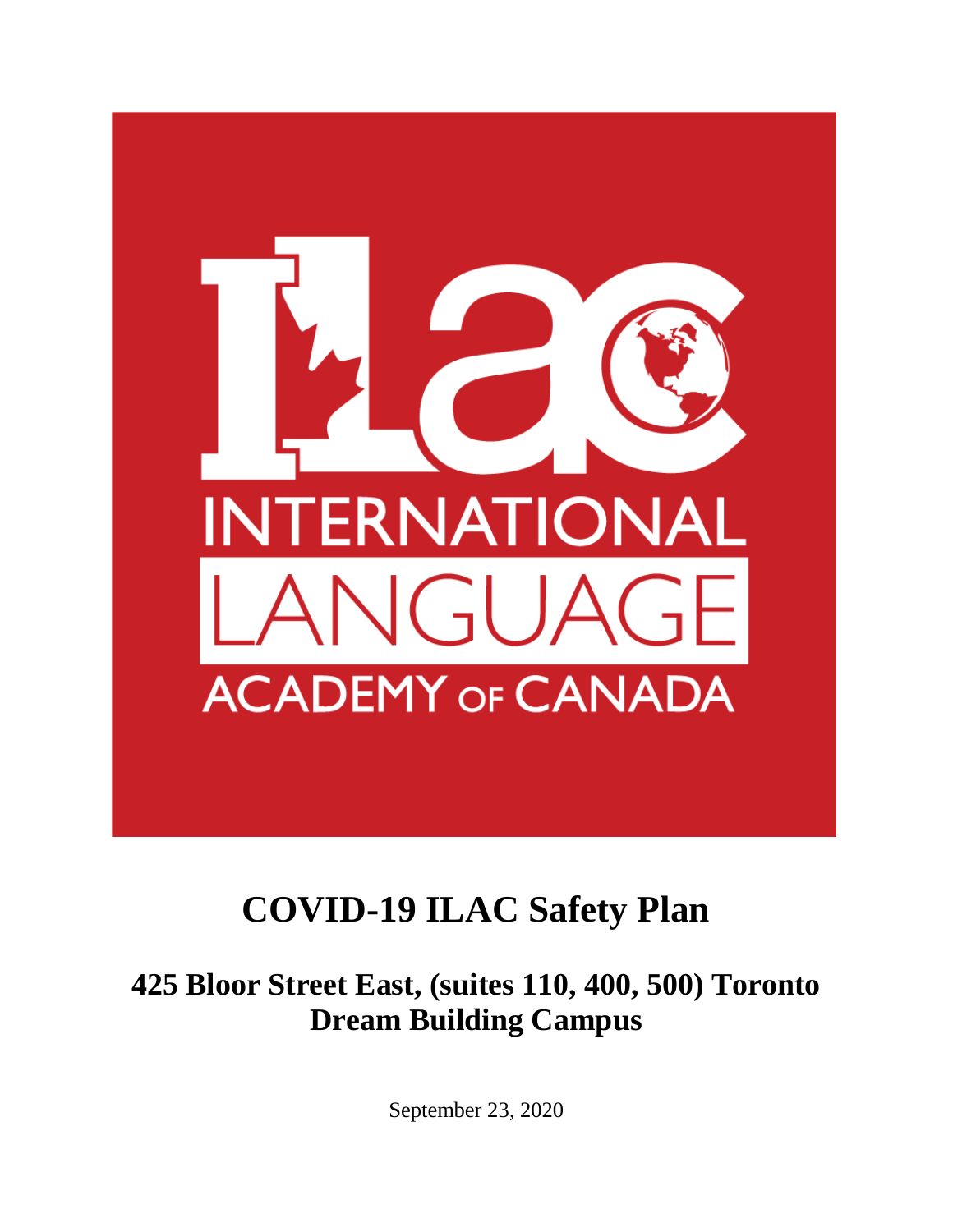**ILAC COVID-19 Safety Plan**<br>425 Bloor Street East, (suites 110, 400, 500) Toronto campus

### **TABLE OF CONTENT**

| If a case turns up at an ILAC campus. Case Management and Communication Plan11  |
|---------------------------------------------------------------------------------|
|                                                                                 |
|                                                                                 |
|                                                                                 |
|                                                                                 |
| Workers (teachers, administrative and support staff, and outside contractors)16 |
|                                                                                 |
|                                                                                 |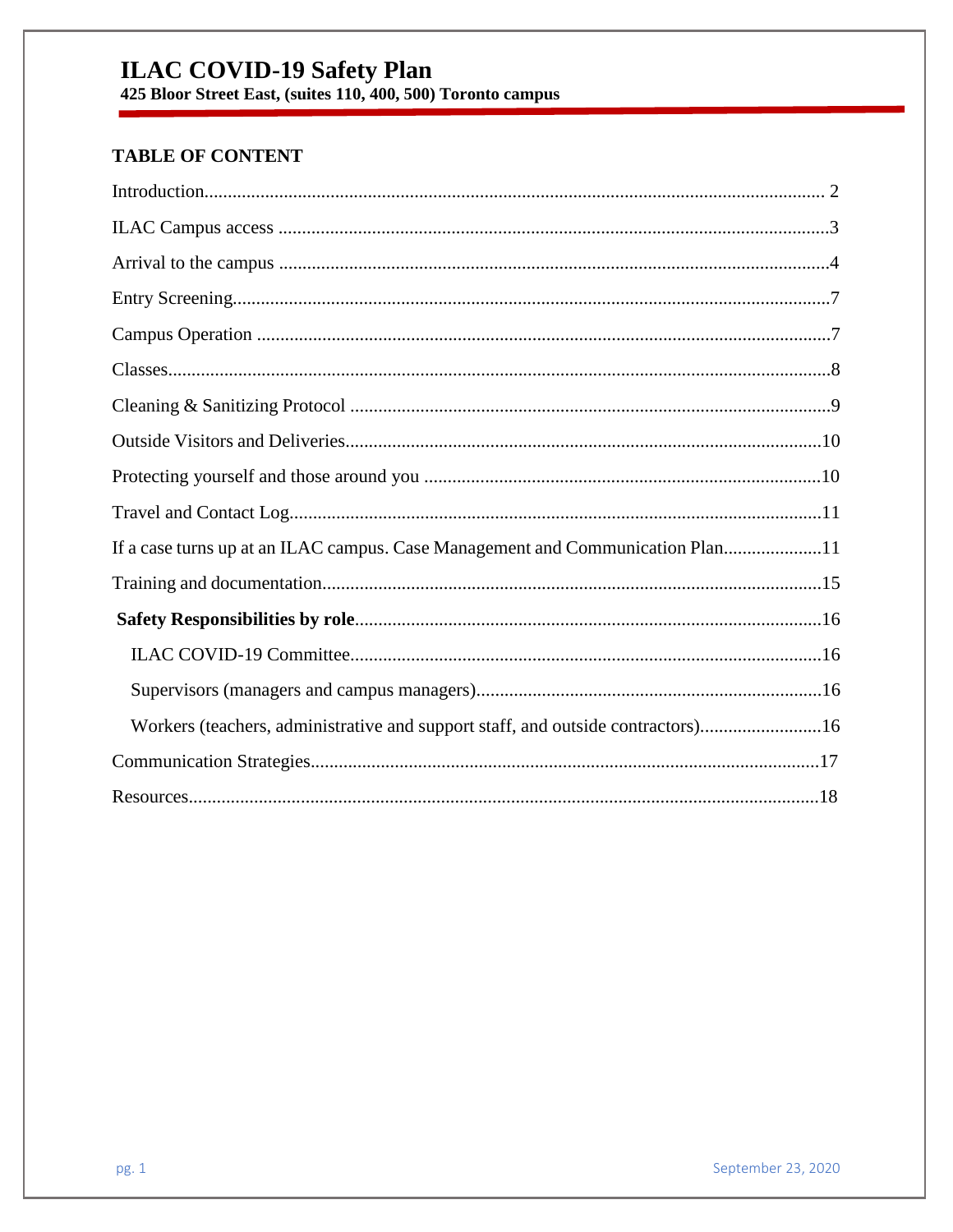**425 Bloor Street East, (suites 110, 400, 500) Toronto campus**

The Ontario (ON) Provincial Health Officer has advised that it is safe for Ontario to move to Phase 3 of reopening schools.

Independent schools such as International Language Academy of Canada (ILAC) are required to prepare a *"return-to-school plan"* for its staff, students and visitors.

The virus that causes COVID-19 spreads in several ways, including through droplets when a person coughs or sneezes, and from touching a contaminated surface before touching the face. Higher risk situations require adequate protocols to address the risk.

- The risk of person-to-person transmission is increased the closer you come to other people, the amount of time you spend near them, and the number of people you come near or in contact with. Physical distancing measures help mitigate this risk.
- The risk of surface transmission is increased when many people are in contact with the same surfaces, and when those contacts happen in short intervals of time. Effective cleaning and hygiene practices must be used to help mitigate this risk.

The ILAC COVID-19 Safety Plan has been developed by Management after conducting a risk assessment of the 425 Bloor Street East Dream Building Campus and identified levels of possible risk(s) to ILAC staff, students and visitors while onsite. As a result of this assessment, ILAC has prepared guidelines and other measures to address the risk of possible Covid-19 exposure that may impact ILAC staff, students and visitors. Dream Building campus is classified as a workplace for staff and a school for students.

As a workplace the Campus must comply with Ontario OCCUPATIONAL HEALTH and SAFETY ACT, R.S.O. 1990

Specific parts of the ILAC COVID-19 Safety Plan will be posted at all entry points where it will be readily visible to ILAC staff, students and visitors. The ILAC COVID-19 Guide will also be uploaded to SharePoint and available as a printed out, sheet-protected copy at each ILAC Campus.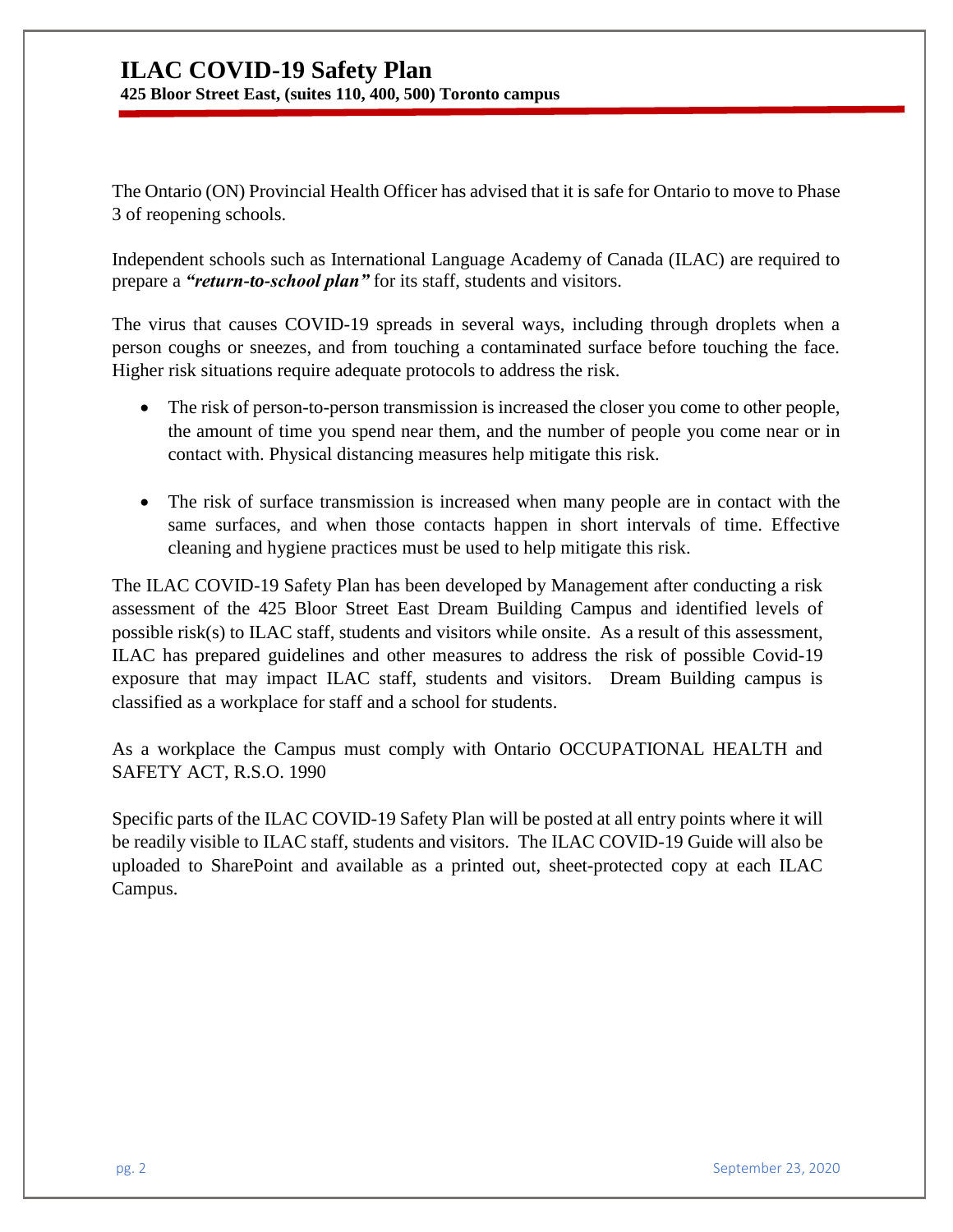#### **1. ILAC Campus Access**

ILAC staff, students and visitors who have symptoms of COVID-19, have travelled outside Canada in the last 14 days, or have been in in close contact with a person confirmed to have been infected by COVID-19 must self-isolate for 14 days in accordance with guidelines from the Ontario Ministry of Health and Public Health Ontario.

ILAC staff is directed to visit PSHSA at the site listed below for additional information. [https://www.pshsa.ca/resources/health-and-safety-guidance-during-covid-19-for-employers-of](https://www.pshsa.ca/resources/health-and-safety-guidance-during-covid-19-for-employers-of-office-settings)[office-settings](https://www.pshsa.ca/resources/health-and-safety-guidance-during-covid-19-for-employers-of-office-settings)

Signage indicating that ILAC staff, students and visitors exhibiting COVID-19-like symptoms are not allowed to enter the ILAC campus must be posted at each entry point.

A travel and health questionnaires will be distributed to all ILAC staff, students and visitors by email in advance of their entering the campus. The questionnaire must be fully completed and signed by ILAC staff and students prior to being permitted to enter the Campus or any designated restricted area(s).

Visitors will be addressed on an "as needed basis" on their arrival to the Campus.

Work and Class schedules will have staggered start and end time to eliminate potential crowding at entry and exit locations, in addition to accommodating the physical distancing requirement of at least 6 feet.

One-way entry only and one-way exit only systems will be designated.

Doors that are either propped open, automated, or manually operated will also be designated.

Communal doors within the Campus area will remain open where possible throughout the workday to reduce contact with door handles.

It is essential that ILAC staff and students do not congregate at the building entrance, lobby, or exits to the building in order to ensure physical distancing on arrival and departure.

When approaching the building, please maintain 2m (6 feet) physical distancing to ensure compliance will all applicable requirements.

Smoking in front of the entrance and within a 6 meters radius from the entrance is not allowed. All other smoking bylaws apply.

Directive and physical distancing signage will be posted throughout the ILAC leased space as required by governing authorities.

Handrails and doors handles are sanitized frequently to disinfect surface areas and touch points

Hand sanitizer is available to everyone at the designated entrance area.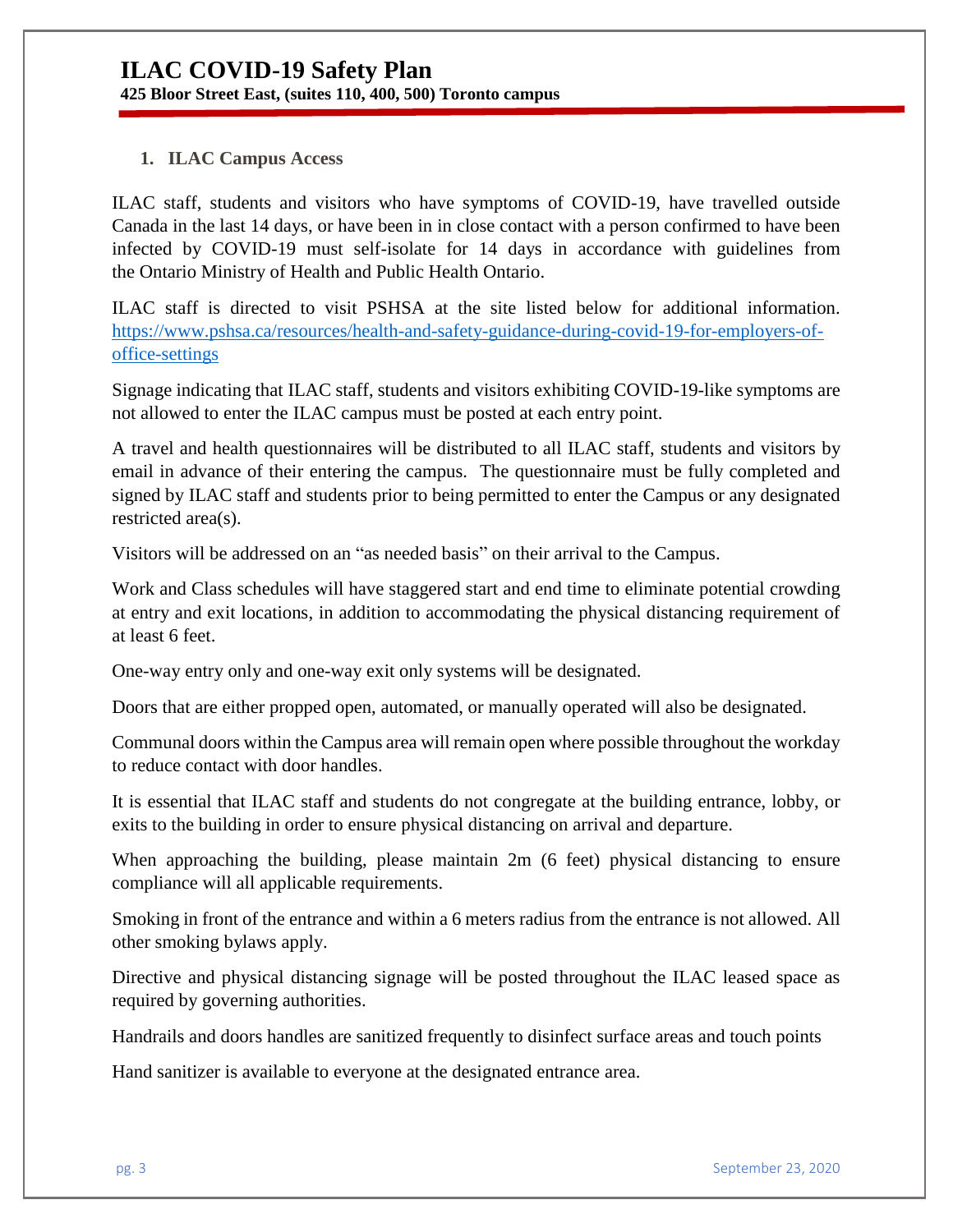**425 Bloor Street East, (suites 110, 400, 500) Toronto campus**

The main door on Bloor Street East ground level is designated as "Entrance and Exit" and available for staff and students.

**Ground floor**: the door by security station is designated as "Entrance only" and available for staff and students. The door by the washroom on the other side of the ground floor is designated as "Exit only".

**Fourth floor:** The staircase door across security station is designated as "Entrance only" and available for staff and students. The door to the staircase by the washrooms on the  $4<sup>th</sup>$  floor is designated as "Exit only".

Fifth floor: The staircase door across security station is designated as "Entrance only" and available for staff and students. Prior moving to the  $5<sup>th</sup>$  floor students and staff must stop on the  $4<sup>th</sup>$ floor for screening process. The entrance door on the  $5<sup>th</sup>$  floor is located right by the stairwell and (room #501) inside ILAC premises; the exit door is located by the elevators.

Elevators on the ground floor is available to use for staff and students, practice physical distancing and remain 6ft apart in the elevator.

In the event of an emergency evacuation where both staircases and both doors on the ground floor will be used for evacuation as per emergency evacuations protocols of the 425 Bloor Street East Dream Building. Please check emergency evacuation floor plan posted at the back of the door in each classroom.

#### **2. Arrival to the Campus:**

A nominated ILAC Staff member will greet everyone for temperature check on arrival to the ground floor, and 4<sup>th</sup> floor right at the entrance to the floor from the staircase.

Designated primary and secondary testing areas will be made clear to everyone, the screening will be done in the least intrusive way. (Privacy safeguards will be in place for the collection, use, retention and destruction of the information).

**Ground floor:** The testing area is located at the entrance to the ILAC premises on the ground floor.

Fourth floor: The primary testing area is located on the 4<sup>th</sup> floor room #430. The secondary testing area will be designated in the administrative office.

Everyone entering campus property will be screened, directed to use hand sanitizer and to wear a facemask (a non-medical mask will be provided by ILAC to anyone who does not have one). Staff are encouraged to use their own individual facemasks and adhere to proper usage protocols whether for disposable or multi-use masks.

More information can be found at:<https://www.ontario.ca/page/face-coverings-and-face-masks>

Appropriate signage will be prominently displayed outlining proper mask usage and current physical distancing practices in use throughout the campus.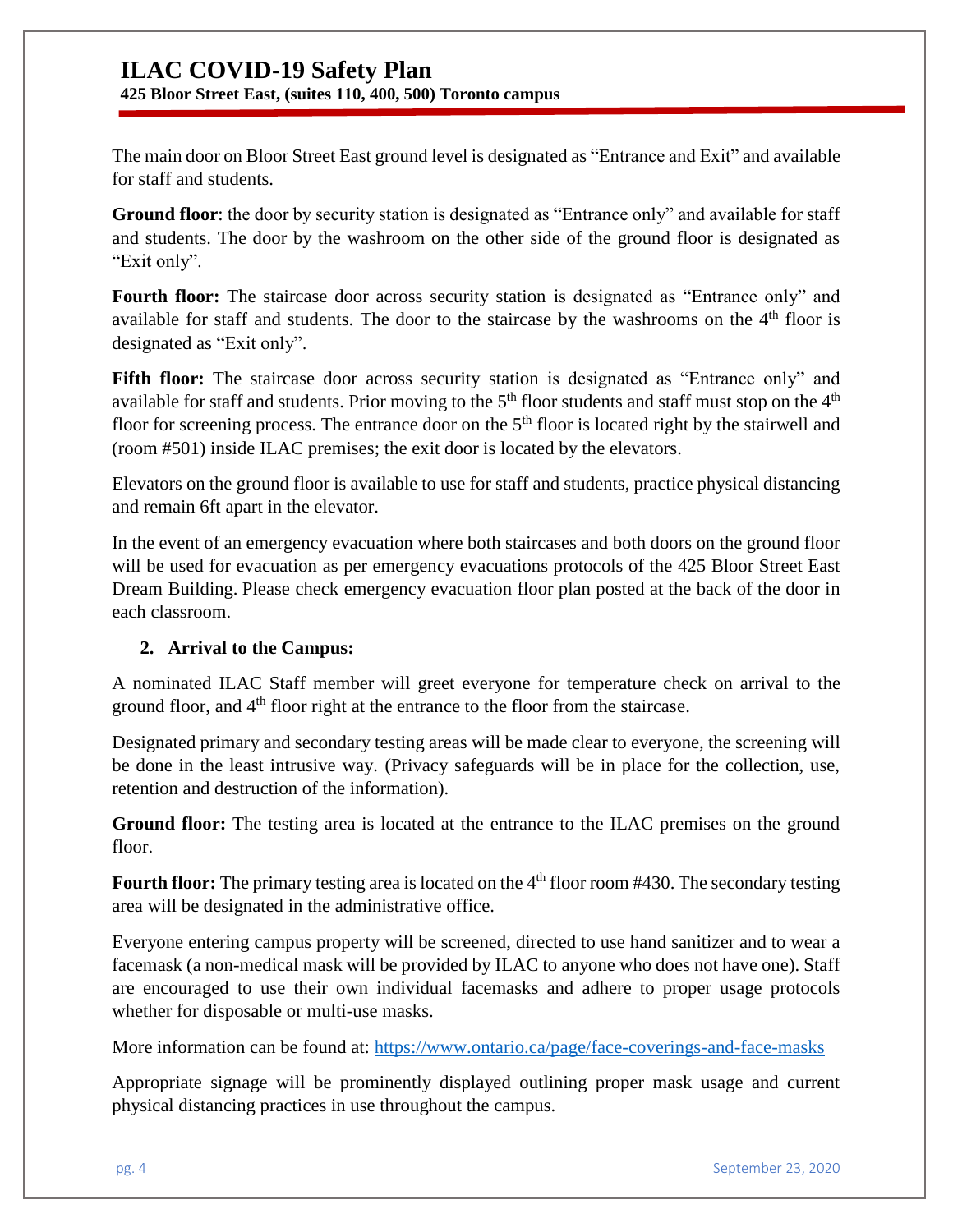**425 Bloor Street East, (suites 110, 400, 500) Toronto campus**

Arrival time to class or work will be specified, limited and strictly enforced.

Students arriving late will not be admitted to the Campus. We recommend that staff and students be informed that arriving earlier will ensure that all safety protocols are met before entering campus.

ILAC Staff and students are encouraged to limit contact with others, as well as wear masks and observe physical distancing requirements when possible, including while on transit to and from school/work.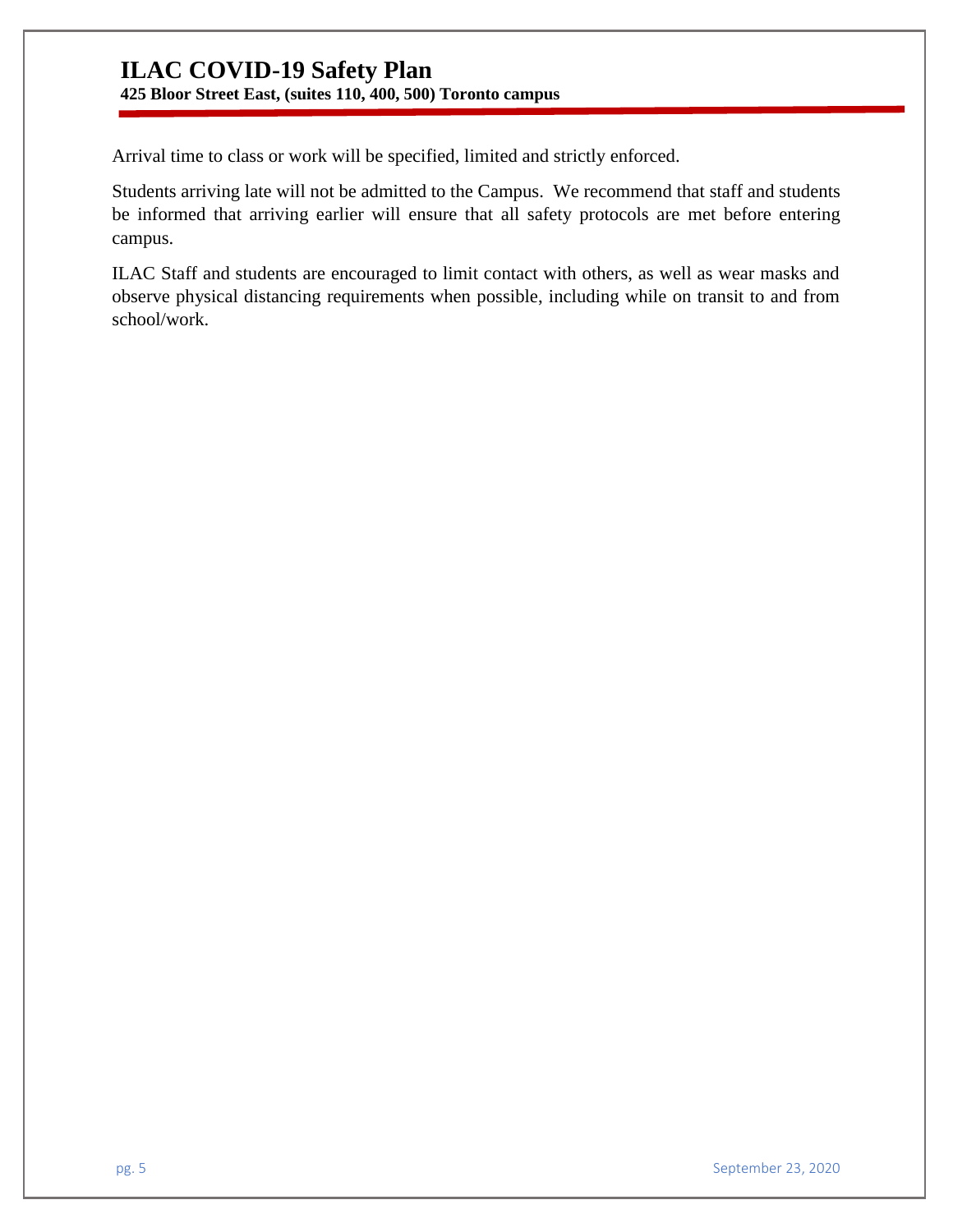**425 Bloor Street East, (suites 110, 400, 500) Toronto campus**

## Help prevent the spread of COVID-19: How to use a mask



Wash your hands with soap and water for at least 20 seconds before touching the mask. If you don't have soap and water, use an alcoholbased hand sanitizer.



Inspect the mask to ensure it's not damaged.



Turn the mask so the coloured side is facing outward.



Put the mask over your face and if there is a metallic strip, press it to fit the bridge of your nose



Put the loops around each of your ears, or tie the top and bottom straps.



Make sure your mouth and nose are covered and there are no gaps. Expand the mask by pulling the bottom of it under your chin.



Press the metallic strip again so it moulds to the shape of your nose, and wash your hands again.



Don't touch the mask while you're wearing it. If you do, wash your hands.



Don't wear the mask if it gets wet or dirty. Don't reuse the mask. Follow correct procedure for removing the mask.

#### **Removing the mask**



Wash your hands with soap and water or use an alcohol-based hand sanitizer.



**Lean forward** to remove your mask. Touch only the ear loops or ties, not the front of the mask.



Dispose of the mask safely.



Wash your hands. If required, follow the procedure for putting on a new mask.

Note: Graphics adapted from BC Centre for Disease Control (BC Ministry of Health), "How to wear a face mask."

#### worksafebc.com

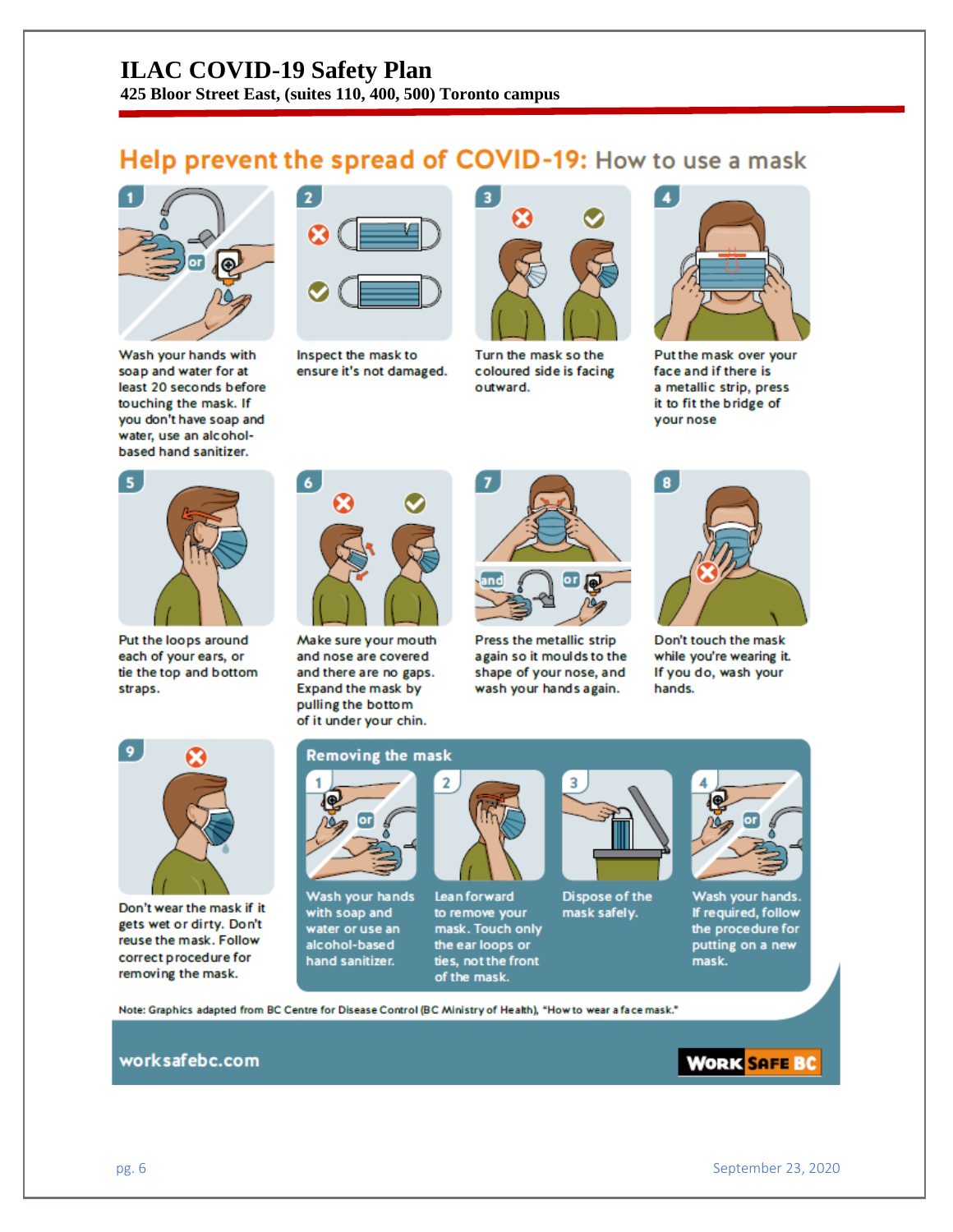**425 Bloor Street East, (suites 110, 400, 500) Toronto campus**

#### **3. Entry Screening**

Non-invasive digital thermometers will be available and used by nominated ILAC staff.

Any person displaying a cough, shortness of breath or other known symptoms of COVID-19 or a temperature above **37.8 degrees** Celsius will be required to undergo a secondary screening.

Everyone that enters the building will be asked how they are feeling upon arrival.

Any individual displaying an elevated temperature will not be admitted to the campus.

*Note: relevant temperature threshold maybe modified from time to time as public health dictates* 

#### **4. Campus Operation**

On-campus pedestrian traffic is set as one directional flow where possible to reduce personal interactions.

Remote work options for ILAC staff who are not required to be present on campus may be available.

Staggered schedules:

- ILAC staff will be grouped into teams that may or will work together to avoid a full blending of all staff
- ILAC Staff will be asked to stick to their respective schedule and not to visit the workplace unless requested.
- ILAC staff must not visit other ILAC campuses unless absolutely necessary.

Please do not bring friends or family members on site.

Where possible employees will be assigned to a single workstation in an effort to minimize crosscontamination.

Office space will be adapted to ensure that employees will keep physical distancing of at least 6 feet from each other and work stations are equipped with all essential sanitizing products such as hand sanitizers and disinfecting wipes so that staff members can disinfect surfaces/ work stations frequently before and after their scheduled shift.

[Occupancy limits](https://www.worksafebc.com/en/resources/health-safety/posters/help-prevent-spread-covid-19-occupancy-limit?lang=en) for classrooms, offices and washrooms are posted.

Chairs not in use in classrooms have been removed to ensure occupancy limits are not exceeded.

Group meetings will be conducted using the following platforms: Zoom, Teams, Skype, etc. to limit in-person contact.

If face-to-face meetings are required team members need to keep a distance of at least 6 feet and reduce the time of the meeting to a maximum of 15 minutes.

Close greetings like hugs or handshakes are not permitted for ILAC staff, students and visitors.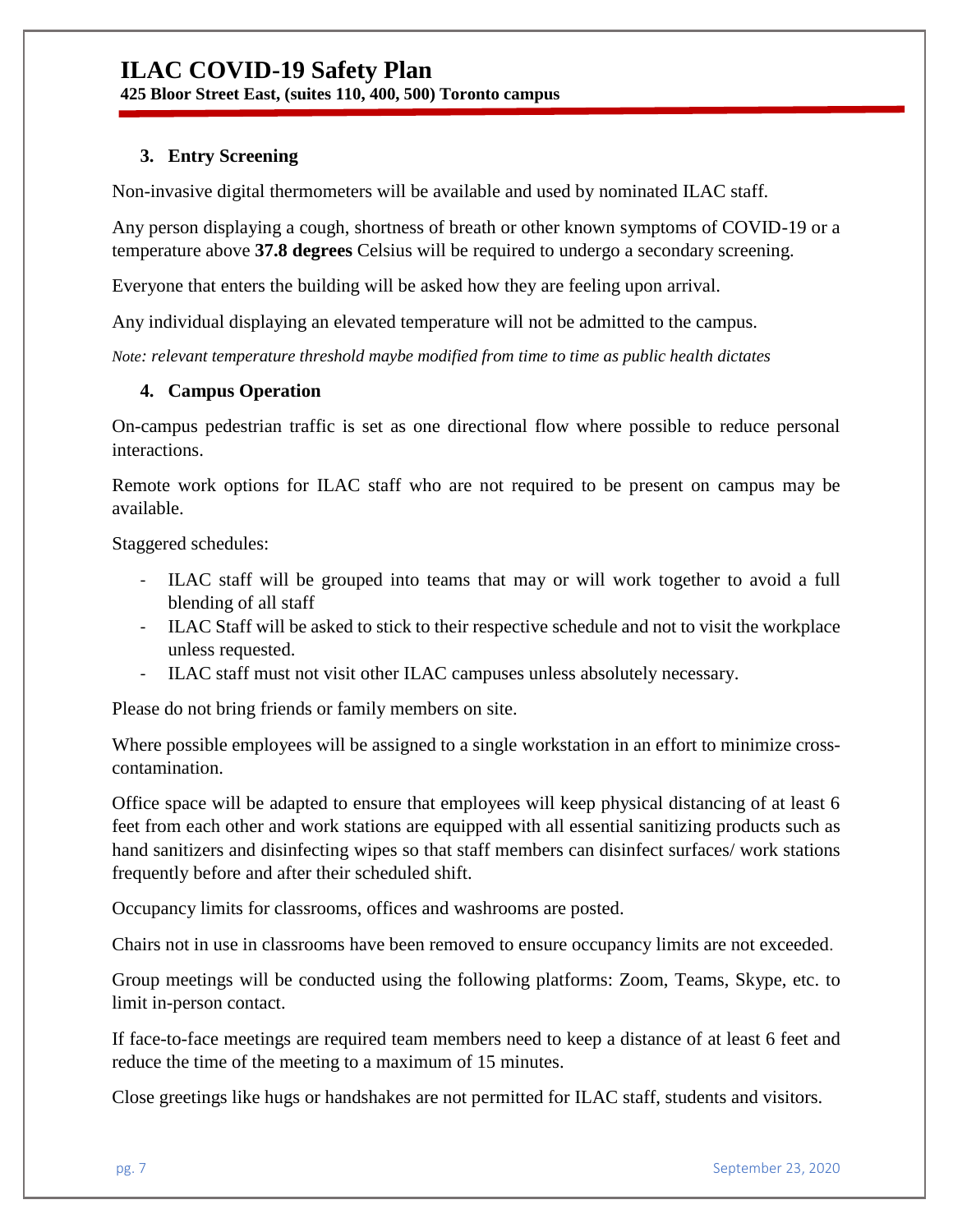**425 Bloor Street East, (suites 110, 400, 500) Toronto campus**

We encourage staff and students to bring and eat lunch at their workstation or outside.

Food or drink sharing is discouraged. Teachers are required to remind students about this protocol.

Washing food containers and utensils on campuses is not allowed.

There will be no access to lunch rooms, lounges, kitchenettes, fridges, microwaves or water fountains.

Coffee makers and kettles are also not available for use nor for individual use in classrooms, and/or campus offices.

Access to common areas is closed off until further notice. Appropriate advisory signage is posted.

Signage has been posted throughout our facilities to ensure all distancing protocols are followed, including signs at all entrance areas, front desks, offices and washrooms.

In order to protect ILAC staff and students in higher traffic areas such as front desks, Plexiglass shields have been installed, where possible.

Use of copier machines is limited, and distributing paper handouts for students in class is not encouraged (please use the whiteboard). Copier machines' touch surfaces will be sanitized at regular intervals throughout the day. Please consider using hand sanitizer after each use of the copier machine.

ILAC Staff and students are instructed to keep and use a set of tools as their own, such as pens, staplers, headsets, etc.

[Hygiene practices](https://www.worksafebc.com/en/resources/health-safety/posters/help-prevent-spread-covid-19-handwashing?lang=en) that address the needs of the workplace and set the requirement to wash or sanitize hands after coming into contact with public items has been established, and respective signage is posted.

Handwashing policies and procedures for ILAC staff, students and visitors have been developed and established at all campuses. [Handwashing signage](https://www.worksafebc.com/en/resources/health-safety/posters/help-prevent-spread-covid-19-handwashing?lang=en) is posted near all sinks to promote good handwashing practices.

Staff are required to wash their hands frequently to reduce the risk of transmission.

Considerate use of personal protective equipment for COVID-19 is encouraged (please be mindful of environmental impact and possible supply limitations).

#### **5. Classes**

ILAC has created a learning platform that combines online and in-person classes.

In-person classes will be offered to students 5 days per week.

Access to the building is only allowed for the duration of the class and timetables will be staggered to minimize encounters with other students.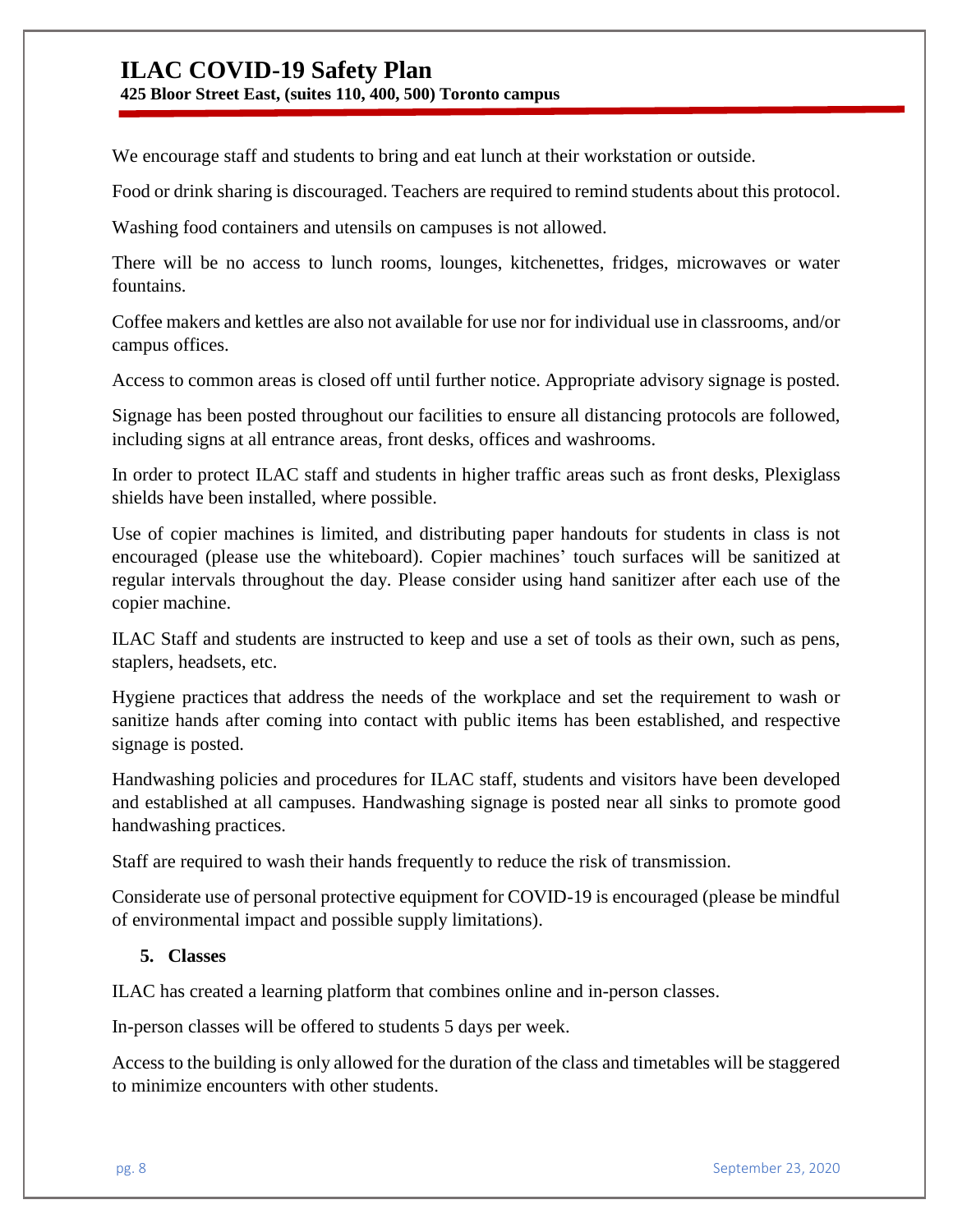**425 Bloor Street East, (suites 110, 400, 500) Toronto campus**

Students will stay in the same class throughout class time and will interact only with one teacher who is assigned to the class.

For student services related requests students are encouraged to schedule an appointment with ILAC staff (meet virtually if possible), and to adhere to social distancing protocols, including observing maximum capacity limits in the student services areas and offices.

Hand sanitizer will be provided in each classroom for staff/student use (subject to availability). Please do not take hand sanitizers from their locations and educate students not to do so.

Group activities in class should be avoided to minimize physical contact and reduce shared items.

Teachers will be required to wipe classroom tables and chairs before and after each class. Teachers must also inform students that they are responsible for disposing of their own garbage (nothing left behind in classrooms). Other high touch surfaces, such as doorknobs will be disinfected at regular intervals throughout the day.

#### **6. Cleaning & Sanitizing Protocol**

ILAC works closely with the building management of the Campus and is using cleaning products and protocols that meet guidelines and are approved for use and effective against viruses, bacteria and other airborne viruses. We are working with our vendors, distribution partners and suppliers to ensure an uninterrupted supply of these cleaning supplies and the necessary PPEs.

General cleaning and disinfecting of the premises occurs at least once a day. Frequently touched surfaces are cleaned and disinfected at least twice a day.

Daily cleaning of hands-on learning environments and touch points throughout the building is provided.

Sanitization of all stations at the beginning and end of each class.

Sanitization of student-facing counters.

Sanitation signage will be posted for employee/ student reference.

Hand sanitizer bottles and wipes to be supplied throughout the campus.

Increased sanitation of the following areas:

Entry doors 

Garbage bins 

Increased sanitation of all restrooms with signage indicating maximum occupancy in a washroom at a time posted. Physical distancing signage and hand sanitizing protocols are posted inside the washrooms.

ILAC asks staff members to clean their workstations and highly touched surfaces around working area at the beginning and end of shifts. The disinfecting wipes will be provided at each office and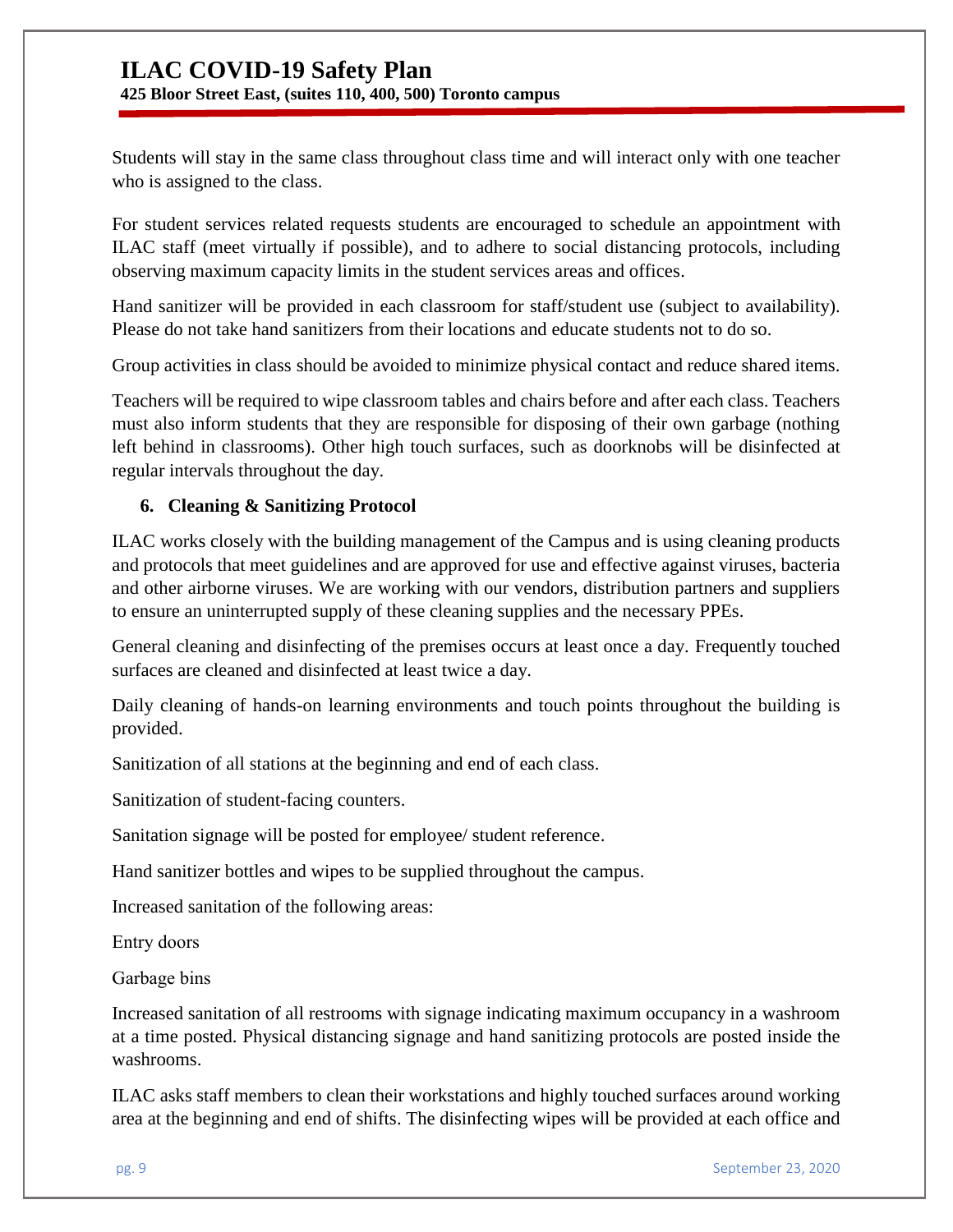classroom, when available. Please consider rational use of cleaning supplies, such disinfecting wipes, during severe shortages.

#### **7. Outside Visitors and Deliveries**

Non-essential in-person interaction between staff and visitors is minimized by using virtual meeting tools, email, and telephone.

If required, visits to the campuses will be prearranged and staggered with safety protocols communicated to the visitors before entry into the campus. Signage will be posted at the entrance.

Visitors will be informed to attend appointments alone and minimize time spent in waiting areas before their appointments. Arrivals earlier than 5 minutes are not available.

When booking appointments, visitors are reminded to reschedule if they experience symptoms typical of COVID-19 or are required to self-isolate.

A record of visitors to the campuses will be kept on a daily basis.

Signage has been posted to inform everyone of the measures in place.

Waiting areas are arranged to maintain physical distancing requirement. Plexiglass barriers between front desk staff and visitors have been installed.

Markings on the floor directing visitors where to stand when approaching the front desk have been installed.

All visitor-facing staff are provided with hand sanitizer for their use only.

No communal items, such brochures, flyers, magazines are offered.

Delivery areas are set at the front desks and reception areas. Contactless delivery to maintain physical distancing requirements is encouraged where possible.

Front desk staff are instructed to wear PPE when contactless delivery is not possible, use own pen when signature of the delivery is required, and use hand sanitizers or wash hands after receiving and unpacking the delivery items.

#### **8. Protecting yourself and those around you**

COVID-19 is spread through close contact with others. Here are some helpful tips to help prevent the spread of germs at home or in the workplace:

Wash your hands often with soap and water or clean them using an alcohol-based hand sanitizer

Sanitize often, every time you touch new surfaces

Wash or sanitize hands after making or receiving deliveries

Sneeze and cough into your upper sleeve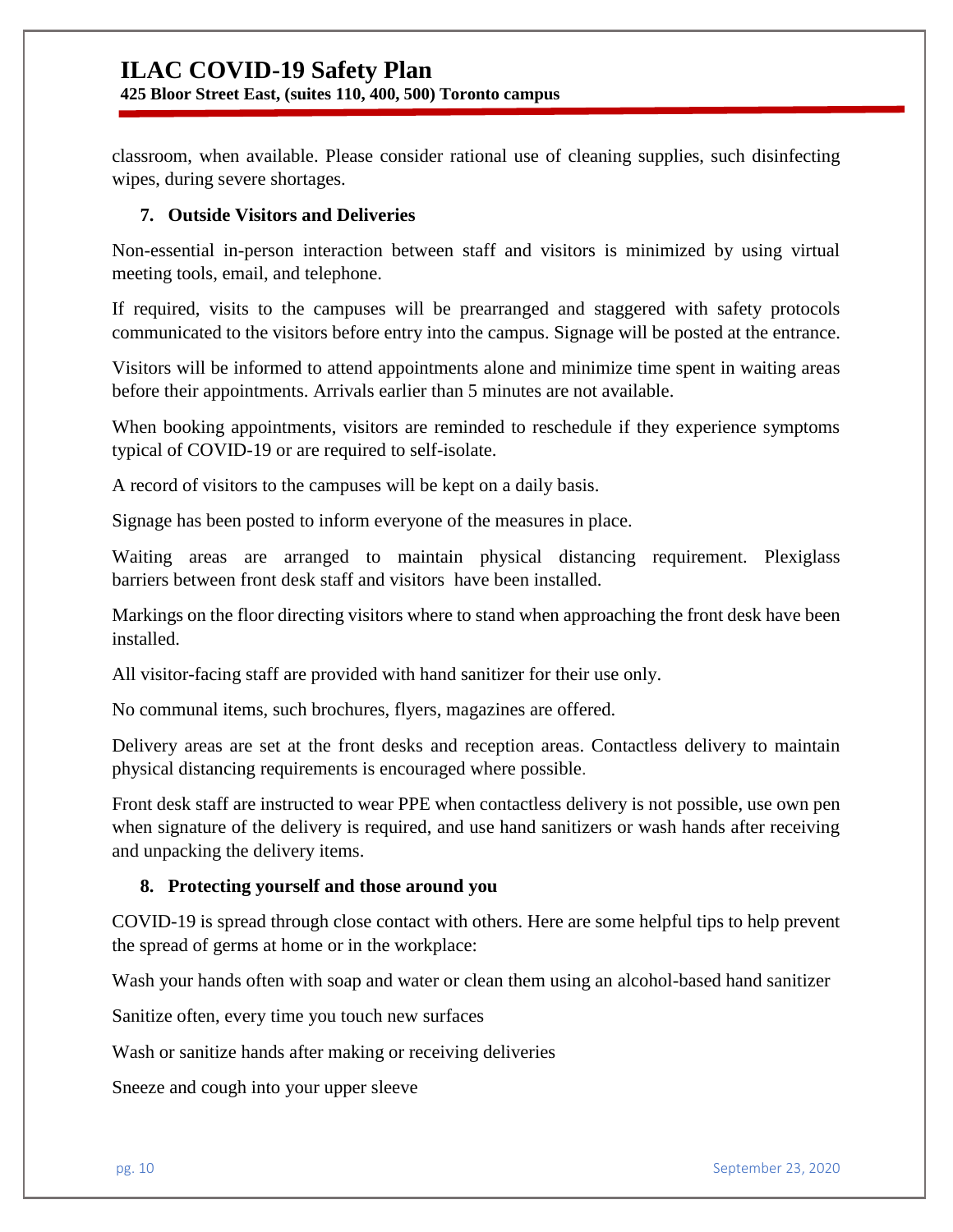**425 Bloor Street East, (suites 110, 400, 500) Toronto campus**

If you use a tissue, discard immediately in general waste container(s) located at the common areas of the campus, and wash/sanitize your hands afterward.

Avoid touching your eyes, nose or mouth.

Avoid contact with people who are sick.

Do not come to the campus if you are sick, and/or experience symptoms as fever, a dry cough, fatigue, chills, muscle pain, sore throat, a loss the sense of taste or smell, and difficulty of breathing or shortness of breath.

Avoid high-touch areas, where possible, or ensure you clean your hands afterwards.

Wash your clothes frequently.

If you are ill: notify your manager immediately, follow the self-assessment protocols and take the self-assessment test at <https://covid-19.ontario.ca/self-assessment/>

#### **9. Travel and Contact Log**

To protect our staff and students, ILAC limits visitors to campus by appointment only.

We insist that students follow the government guidelines in regards to non-essential travel.

Students arriving from outside of Canada will have to self-isolate for 14 days. For more details please visit:

[https://www.publichealthontario.ca/-/media/documents/ncov/factsheet-covid-19-how-to-self](https://www.publichealthontario.ca/-/media/documents/ncov/factsheet-covid-19-how-to-self-isolate.pdf?la=en)[isolate.pdf?la=en](https://www.publichealthontario.ca/-/media/documents/ncov/factsheet-covid-19-how-to-self-isolate.pdf?la=en)

ILAC recommends that staff and students keep a personal log of their daily travels and contacts to help with contact tracing if needed.

#### **10. If a case turns up at an ILAC campus. Case Management and Communication Plan**

In the event there is a positive case of COVID-19 at one of our campuses, we will need to follow the protocols established by the established by the Provincial and Federal Health and Government authorities.

Employees and students who have been in contact with affected person or working on the same campus will be notified straight away and will need to isolate for 14 days and follow the protocols below:

When managing any cases of COVID-19 affecting the ILAC community, ILAC will promptly inform the Ontario Health authority and take the required steps, including: contacting and supporting any affected students, teachers, staff and visitors; updating the affected ILAC community through social media and the ILAC website; posting public notices in building entrances and public spaces; and closing any campuses as directed/if required by local health officials.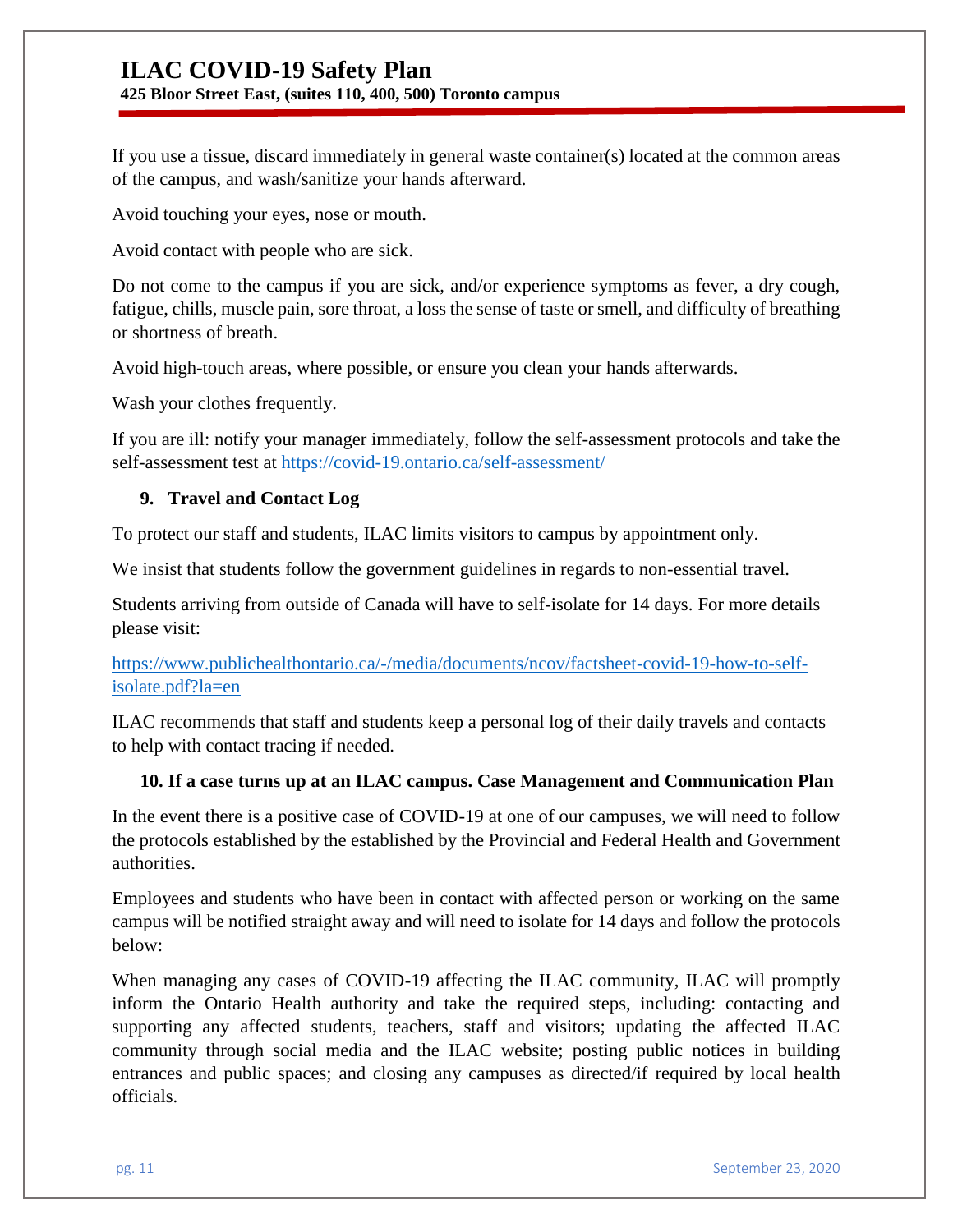**425 Bloor Street East, (suites 110, 400, 500) Toronto campus**

In addition, ILAC has retained an in-house registered nurse who has 20+ years of experience as a registered nurse combined with years of experience in complex case management, mental health, and student services to assist in case management and support.

#### **Communicating with the School Community**

Students, staff, and teachers have an interest in knowing when a COVID-19 positive case has been identified in their school.

Notice of any closures of classes, or campuses will be posted on the COVID-19 updates section of the ILAC website, along with other relevant information regarding COVID-19 at <https://www.ilac.com/coronavirus-updates/> . In the event of a class, or campus closure, students, staff, and teachers will be notified immediately. Information provided to school communities will not identify any student, staff member, or teacher that has received a positive COVID-19 test.

#### **Support for ill Students and Accompanying Family Members, if any, during Quarantine**

ILAC has a support process in place should a student and or family member become ill during the quarantine period. In addition to the protocols listed in the above plan, the following steps are in place to support an ill student and accompanying family members, if any.

- Quarantined students are checked on daily by the homestay department and twice weekly by an in-house nurse. Should a student or family member indicate signs or symptoms of feeling unwell, our in-house nurse is immediately contacted.
- The in-house nurse will contact the student or accompanying family member and initiates a phone screening of symptoms, such as:

o Fever (temperature of 37.8°C or greater)

o New or worsening cough

o Shortness of breath

o Sore throat

- o Difficulty swallowing
- o Changes to sense of taste or smell
- o Nausea/vomiting, diarrhea, abdominal pain

o Runny nose, or nasal congestion (not caused by seasonal allergies)

- If any two of the above symptoms are present the nurse will assist the student in arranging transport to the nearest testing centre.
- Once the student is tested, deemed stable (no underlying medical conditions) and assessed by a health professional as safe to resume quarantine, the student will be returned to their quarantine location.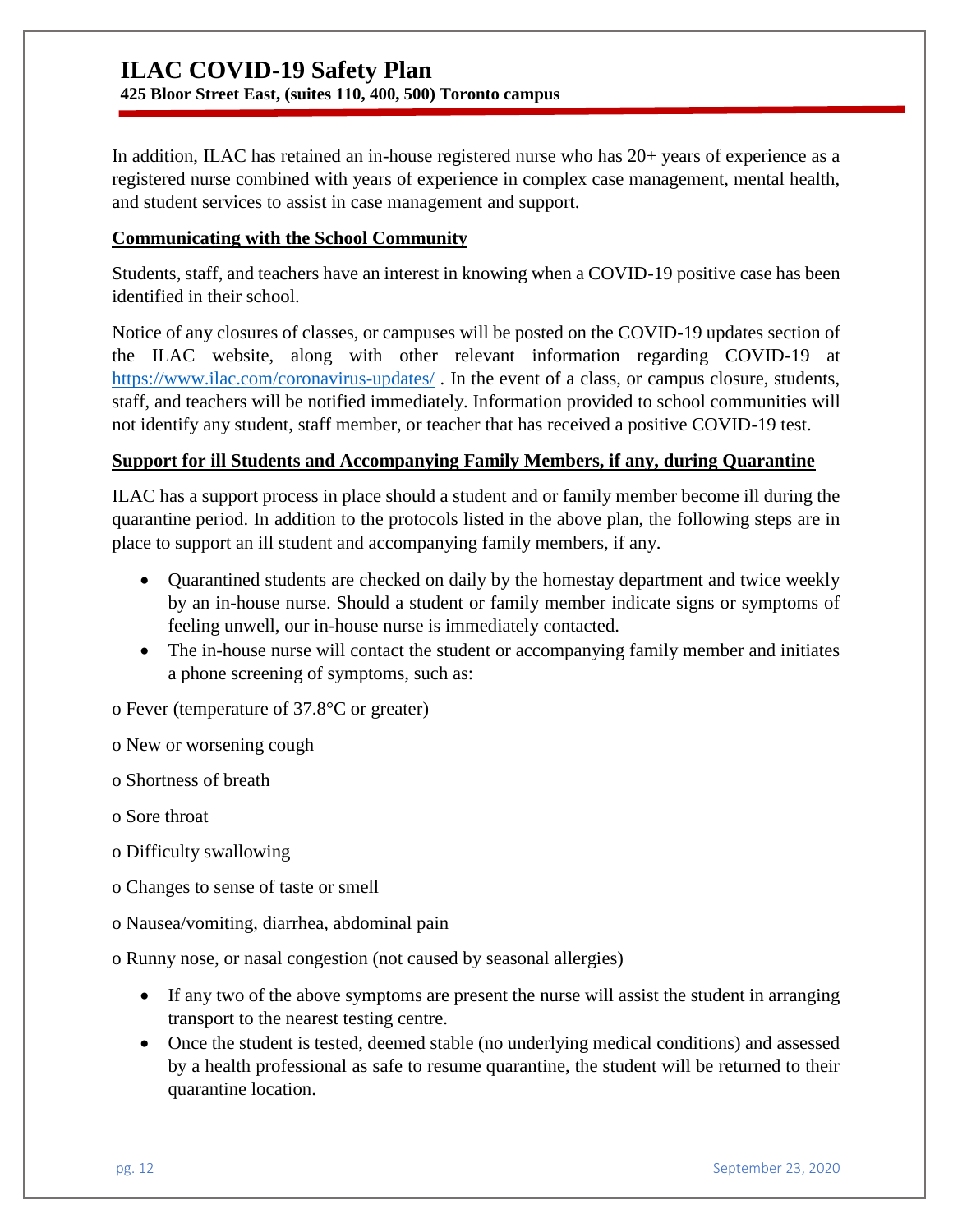#### **425 Bloor Street East, (suites 110, 400, 500) Toronto campus**

- Quarantine guidelines are explained again (in cases of 14 days re-starting) to ensure everyone is clear on instructions. Assistance with accessing Covid-19 results will also be provided.
- Communication with other departments involved will ensure the student has additional resources available to them to ensure they are comfortable during this period.
- The nurse will maintain daily contact with the student and/or family member(s) to monitor symptoms - any worsening of condition or new symptoms that may require medical attention.
- The nurse will maintain daily contact with the student to monitor and provide mental health and wellness support until the quarantine period is fulfilled and student is able to attend campus.
- All of the above steps and information will be documented in the quarantine case log and student file

#### **Management of ill Individuals on Campus**

Students, staff, and teachers are made aware of how to identify symptoms of COVID-19 and are instructed to speak to a staff member/their manager immediately if they feel ill.

If an individual, including students, staff, teachers, contractors, and visitors, becomes ill while on campus, it is recommended that:

- the ill person be taken to an empty classroom or office ("isolation room")
- anyone supporting the ill individual should maintain as much physical distance as possible
- the staff person supporting the individual should wear a mask and eye protection (mask, gloves, and face shield at minimum)
- hand hygiene and respiratory etiquette should be practiced while the ill individual is waiting to arrange transportation
- cleaning of the isolation room area and other affected areas of the school visited by the ill person should be conducted as soon as reasonably possible after the ill individual leaves
- advise the ill individual to seek medical advice, including the recommendation of testing for COVID-19 as appropriate or as advised by their medical provider/public health authority. Ensure direction is aligned with screening and return to school instruction
- initiate communication protocols and plans to update and inform necessary stakeholders within the school community while maintaining confidentiality of the ill individual
- regular school functions can continue unless otherwise directed by the local public health authority

A list of students and staff in the school who were in contact with/in the same cohort as the ill individual should be prepared. Those who are identified as potential close contacts should remain as one cohort. The local health authority will provide any further direction on testing and isolation of these contacts, if necessary. In most instances testing and isolation would only be recommended for contacts of a confirmed COVID-19 diagnosis.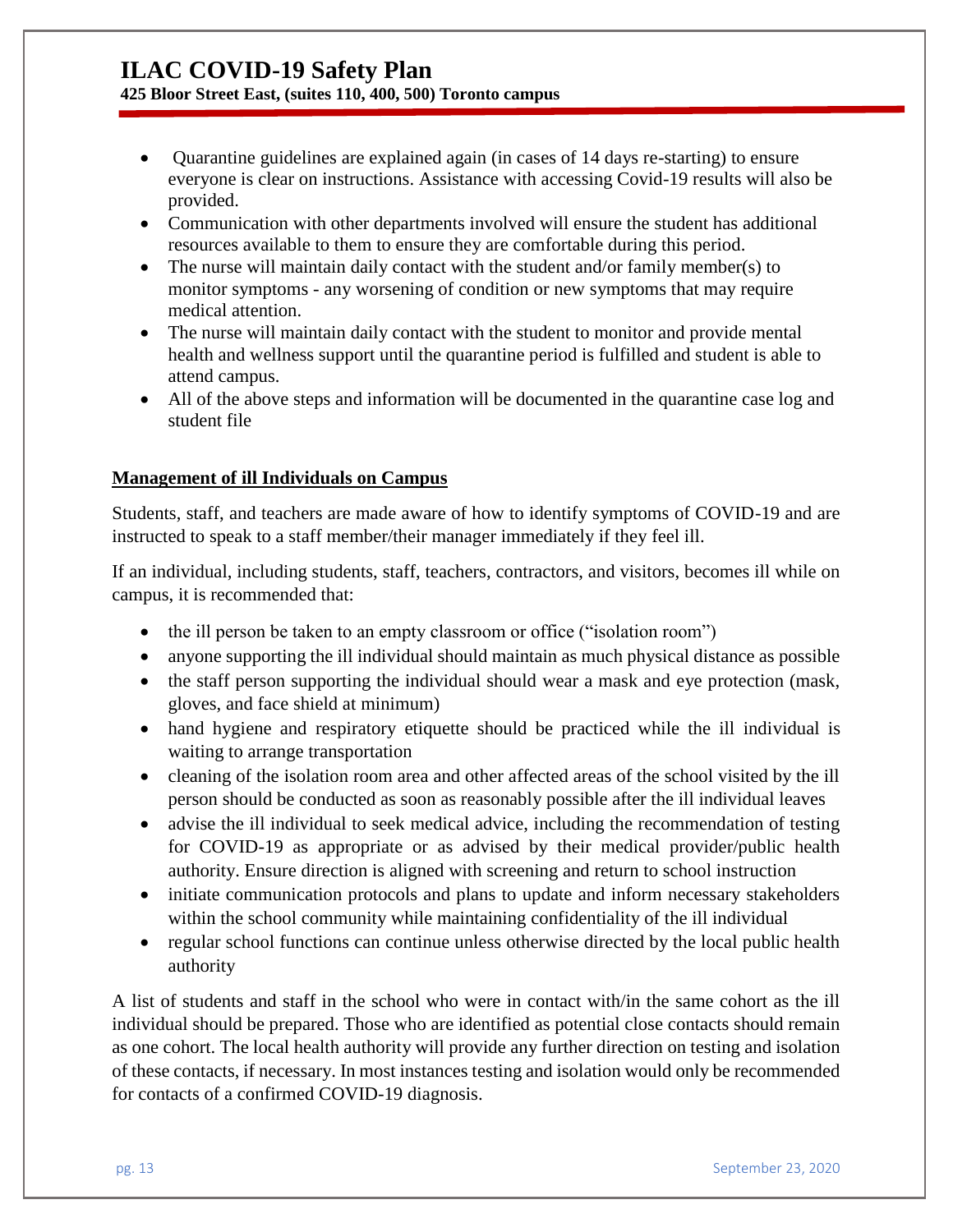#### **If COVID-19 is Confirmed on Campus**

The following steps will be taken immediately by management upon confirmation that a student, staff member, or teacher has tested positive for COVID-19 in the school/workplace:

- School Director to be notified immediately, who will then notify the Senior Management team.
- Senior Management will contact the applicable public health authority to seek guidance on how best to proceed (call 911).
- Following the advice of the public health authority, school management will ensure that affected persons are immediately sent home to isolate and await guidance on further isolation/ testing requirements. Students, staff, and teachers who have been in contact with someone who has tested positive for COVID-19 will be instructed to self-monitor for symptoms, and to call 911 if required (with ILAC's assistance if needed) for further guidance.
- Senior management will initiate contact tracing within the school and arrange for temporary closure of affected classroom(s) and/or campus for deep cleaning. If necessary, this may include a temporary campus shutdown (minimum 3 days) with a shift of classes back to online delivery format for duration of shutdown.
- Senior Management will communicate any critical information to all students, staff, and teachers through email and updates on our website and social media.

#### **Management of individuals exposed to COVID-19 outside of the school**

Situations will arise where students, staff, or teachers may be exposed to COVID-19 outside of the school environment (for example, exposure to family or household members that don't attend the school, social contacts outside of school). Household members and others who live with the individual who has tested positive should isolate for 14 days and follow the guidance of the public health authority.

Students who are required to self-isolate or quarantine will have access to lessons online until it is deemed safe for them to return to school.

#### **If a Student Presents with Symptoms of COVID-19 at their Post-Quarantine Accommodation Site**

In the event that a student demonstrates symptoms of COVID-19 in their post-quarantine accommodation site, the following steps will be followed:

- The student must isolate immediately in their bedroom, informing the school and/or homestay or residence contact immediately.
- If the student is in a residence or school contracted homestay, the school management will contact the residence/homestay contact, to ensure clear communication of the situation.
- Homestay or residence contact will separate all other members of the household (in an outdoor common space if possible), to ensure they do not come into contact with the student, or any surfaces/areas the student has touched.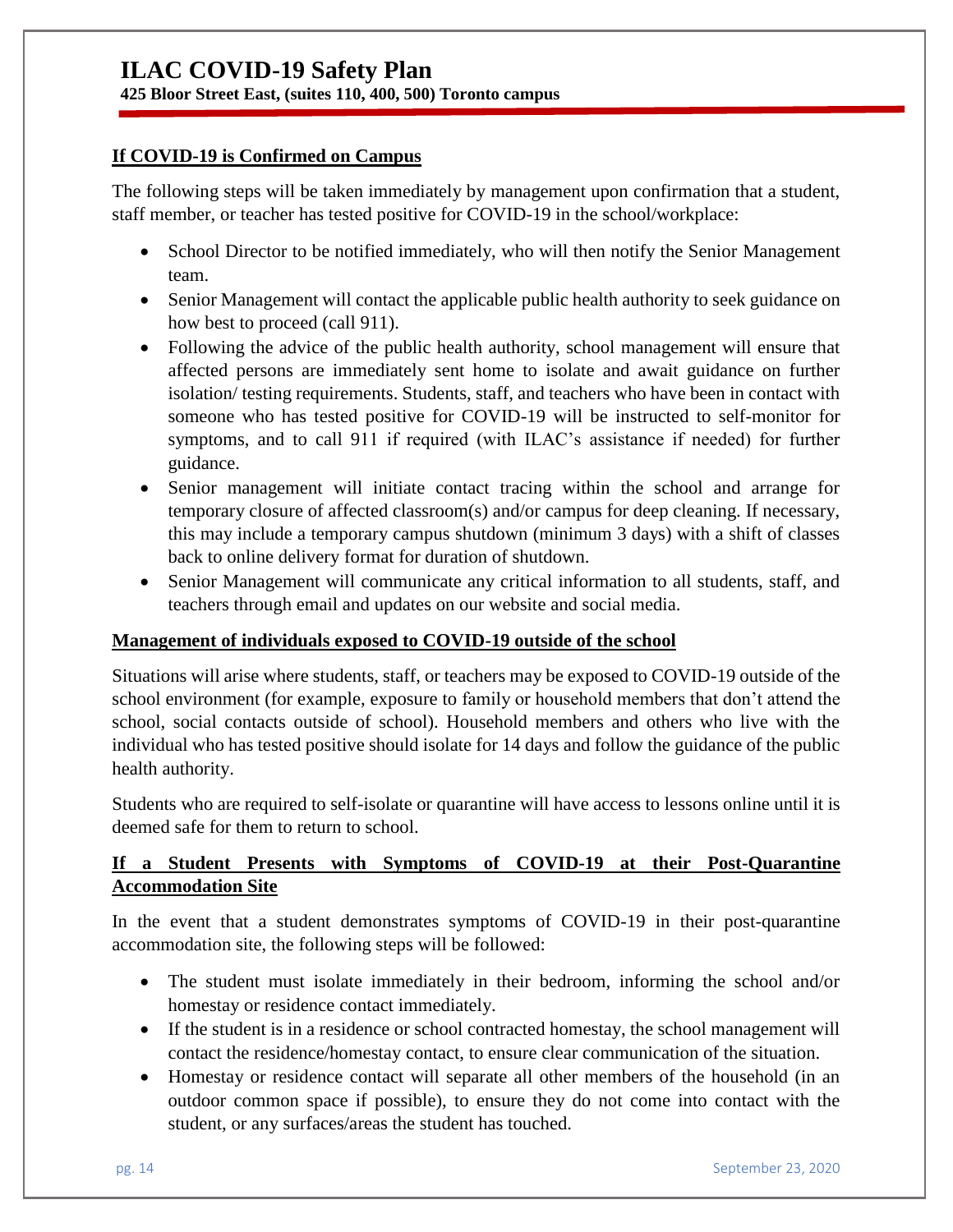**425 Bloor Street East, (suites 110, 400, 500) Toronto campus**

- Persons that have come into close contact with the student, specifically those in the student's class or "cohort", would be advised to self-monitor for symptoms and may be required to self-isolate for 14 days if advised by the public health authority.
- Together with the assigned school management member, the student will contact the local health authority, and take the recommended steps (go to the hospital, continue selfisolation, proceed to an assessment center for testing etc.).
- A thorough, professional cleaning of all areas the student has occupied will take place, and any other rooms and areas they have frequented.
- Assigned school staff will then continue to closely monitor the student, homestay contact, and all other students, staff, and teachers considered at risk, implementing risk assessment measures, such as taking temperatures of all students daily and further ensuring they are aware of symptoms to be aware of.
- If the student tests positive for COVID-19, all homestay contacts will be tested, as well as school contacts identified as at risk by the local health authority.

#### **Return to School**

While an individual suspected to have COVID-19 is **waiting for test results they must be in isolation and cannot attend school in person.** The individual can attend school virtually if they feel well enough to participate.

Any student or staff member who has tested positive for COVID-19, or who is required to selfisolate, will not be allowed to return to school until the return date advised by the public health authority.

Individuals who have had a COVID-19 test because of symptoms, but who test negative should not return to school until at least 24 hours after their symptoms have resolved.

#### **If an ill individual does not have COVID-19**

For an ill individual who has a known alternative diagnosis provided by a health care provider, return to school can occur when symptoms are resolved for at least 24 hours.

#### **11. Training and documentation**

All ILAC staff is trained on:

- The risk of exposure to COVID-19 and the signs and symptoms of the disease.
- Safe work procedures or instruction to be followed, including hand washing and cough/sneeze etiquette.
- How to report an exposure to or symptoms of COVID-19.
- Changes made to work policies, practices, and procedures due to the COVID-19 pandemic and keep records of that training.

Document COVID-19 related meetings and post minutes.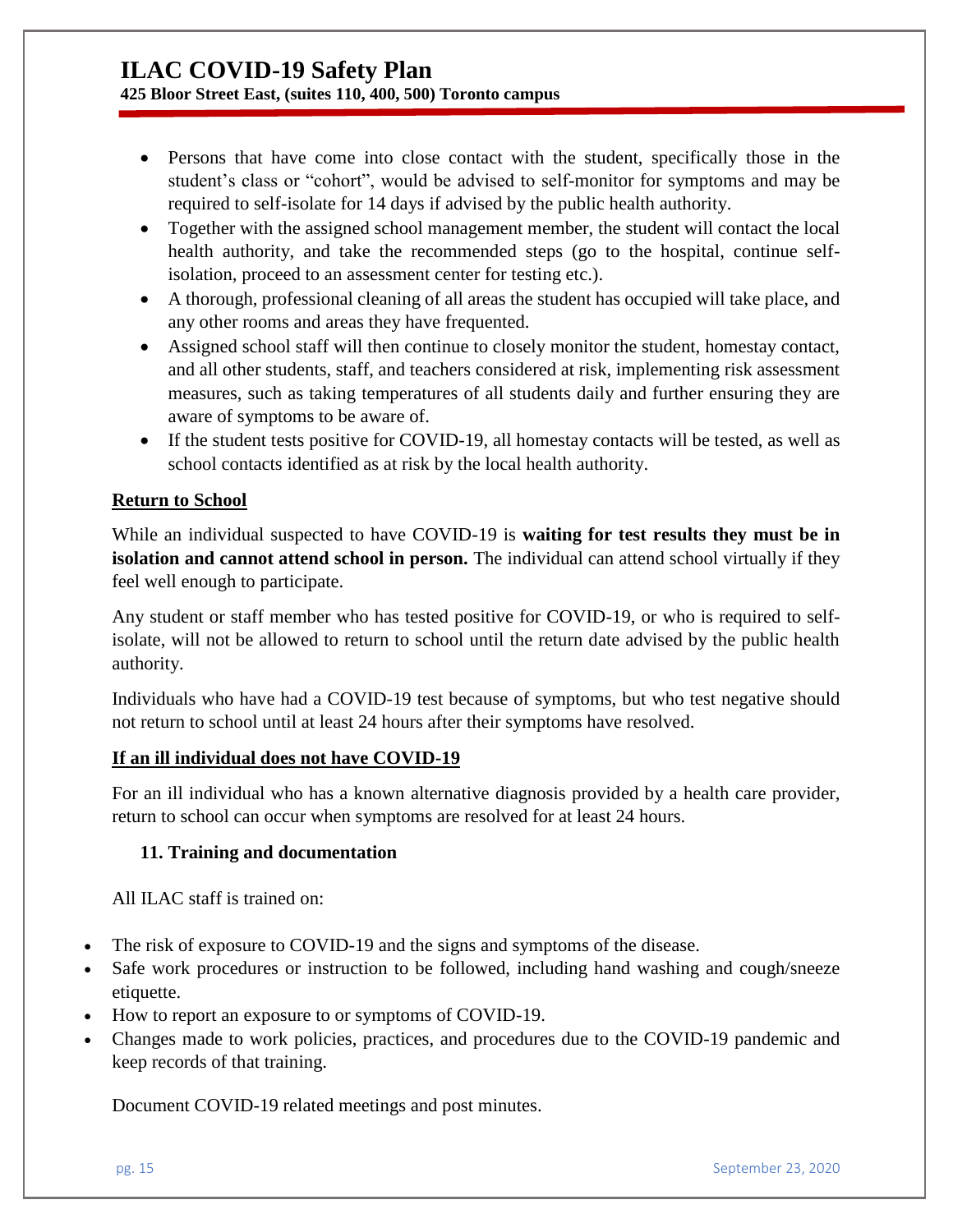Keep records of instruction and training provided to workers regarding COVID-19, as well as reports of exposure and first aid records.

#### **12. Safety Responsibilities by role**

#### **ILAC COVID-19 Committee**

- Select, implement, and document risk assessments and appropriate site-specific control measures.
- Ensure that all resources (information, authorization of administrative changes, technology, training, human resources) and materials (personal protective equipment, equipment, cleaning and disinfecting products and systems) required to implement and maintain the COVID-19 Safety plan are made available as practical when required.
- Ensure that supervisors and workers are informed about the content of safety policies.
- Conduct a periodic review the effectiveness of the plan. This includes a review of the available control technologies to ensure that these are selected and used when practical.
- Maintain records of training and inspections.
- Re-examine all tasks in the workplace, especially those that require the direct care of students, and ensure that safe work procedures are updated with COVID-19 practices.
- Where possible, have workers perform only essential tasks to maintain the student's education and well-being. Tasks that are non-essential should be put on hold until directed otherwise by the provincial health officer.

#### **Supervisors (managers and campus managers)**

- Ensure that workers are knowledgeable regarding the controls required to minimize their risk of exposure to COVID-19.
- Direct work in a manner that eliminates or minimizes the risk to workers.
- Post or relay educational and informational material in an accessible area for workers to review.

#### **Workers (teachers, administrative and support staff, and outside contractors)**

- Know the controls required to minimize their risk of exposure to COVID-19.
- Participate in COVID-19 related training and instruction.
- Follow established work procedures and instructions as directed by the employer or supervisor.
- Report any unsafe conditions or acts to the supervisor.
- Know how and when to report exposure incidents.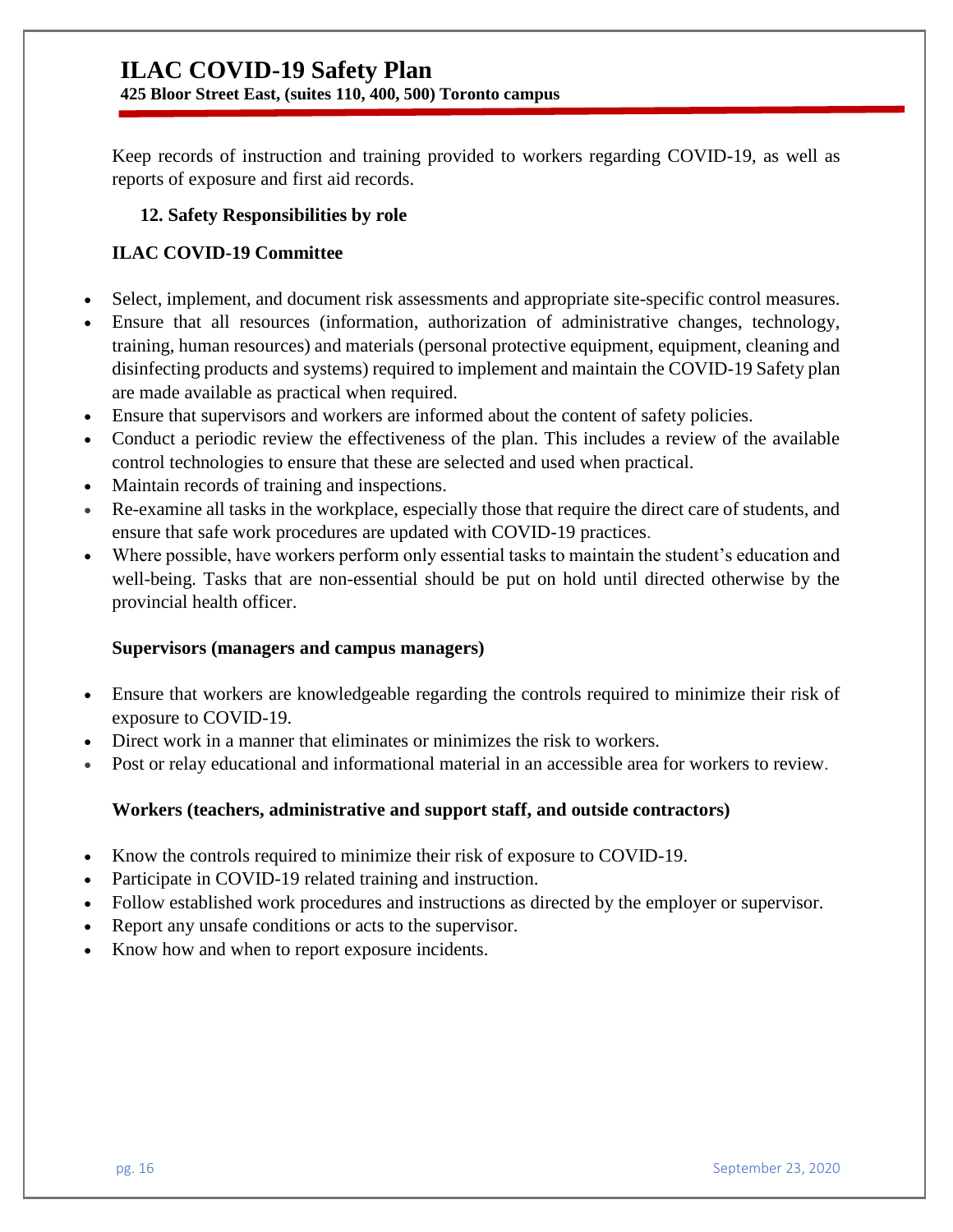#### **13. Communication Strategies**

- Remind staff that all health and safety measures in place prior to the pandemic are still in place.
- Attempt to mitigate staff confusion and concerns by communicating essential health and safety information to them in writing before they return to the workplace. If possible, give staff an appropriate amount of time to review this material, and to respond with questions.
- Upon first return to the workplace, hold a health and safety meeting to review workplace practices relating to COVID-19 and other health and safety matters. Additional communication may be required as new information is made available that may affect work practices.
- Daily check-in meeting with workers to provide them with new information and review any concerns.
- Ensure that students and homestays understand the policy that students must stay home if they are sick.
- Minimize the number of non-essential people coming into the school such as parents and host parents.
- Keep host parents informed about what you are doing in your educational setting regarding taking extra precautions.
- Ensure that workers know how to raise safety concerns. This may be through your joint health and safety committee.
- Establish a central location where new information is posted relating to COVID-19 in your workplace.